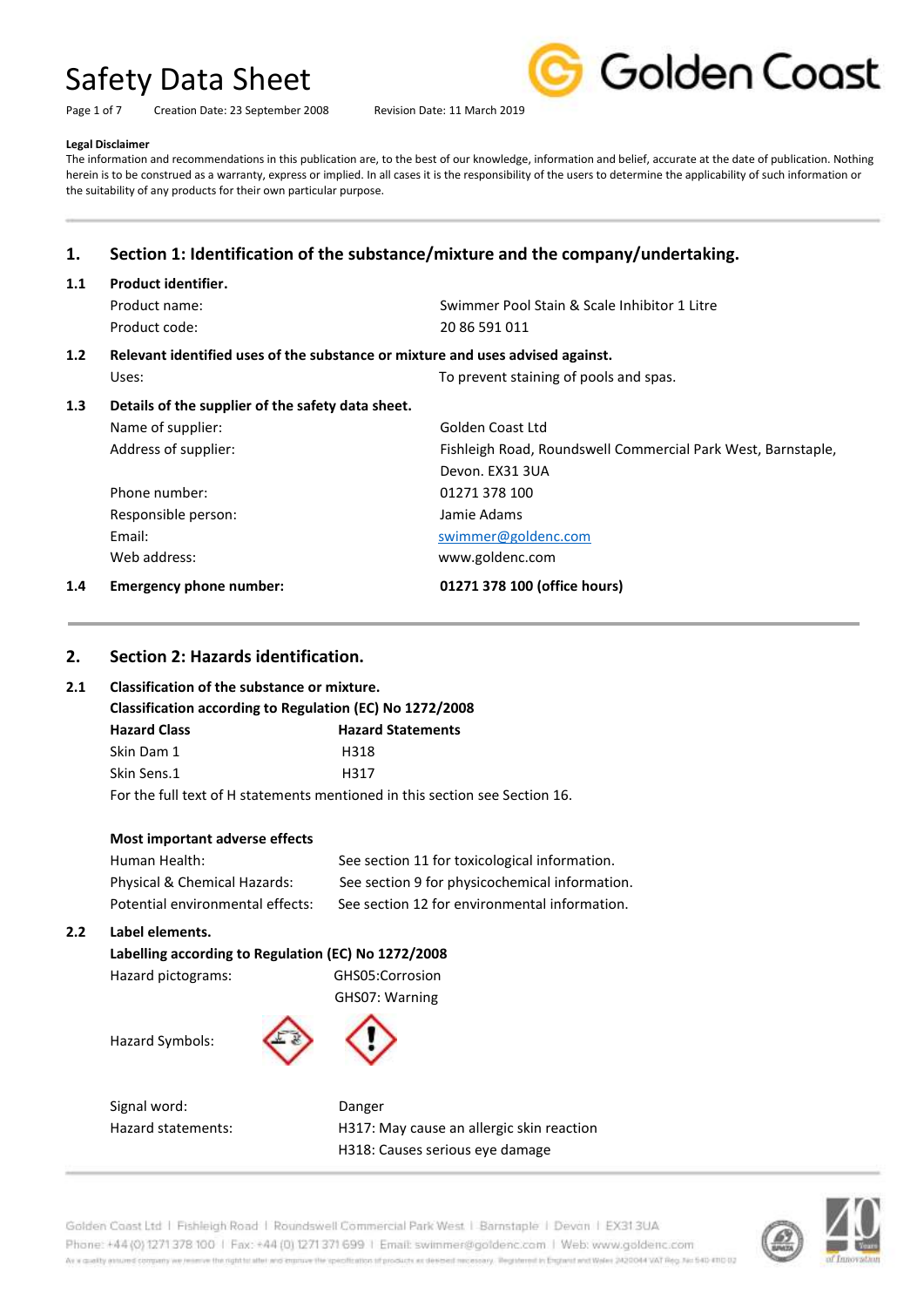Golden Coast

Page 2 of 7 Creation Date: 23 September 2008 Revision Date: 11 March 2019

#### **Legal Disclaimer**

The information and recommendations in this publication are, to the best of our knowledge, information and belief, accurate at the date of publication. Nothing herein is to be construed as a warranty, express or implied. In all cases it is the responsibility of the users to determine the applicability of such information or the suitability of any products for their own particular purpose.

| Precautionary statements: | P101: If medical advice is needed, have product container or label at hand.                 |
|---------------------------|---------------------------------------------------------------------------------------------|
|                           | P102: Keep out of the reach of children                                                     |
|                           | P261: Avoid breathing mist                                                                  |
|                           | P280: Wear protective gloves and eye/face protection                                        |
|                           | P305+351+338: IF IN EYES: Rinse continuously with water for several minutes. Remove contact |
|                           | lenses if present and easy to $do$ – continue rinsing.                                      |
|                           | P302+353: IF ON SKIN (or hair): Wash with plenty of water/shower.                           |
|                           | P333+313: If skin irritation or rash occurs: Get medical advice/attention.                  |
|                           | P363: Wash contaminated clothing before reuse                                               |
|                           | P501: Dispose of contents/container in accordance with national regulations.                |
|                           |                                                                                             |
| Other hazards.            |                                                                                             |

## **2.3 Other hazards.**

PBT: This product is not identified as a PBT/vPvB substance.

### **3. Section 3: Composition/information on ingredients.**

### **3.1 Mixture**

Chemical nature: Liquid - Mixture of substances listed below with non-hazardous additions.

| ETIDRONIC ACID - REACH registered number (s): 01-2119510391-53                                    |                                                                                       |            |       |                                    |  |
|---------------------------------------------------------------------------------------------------|---------------------------------------------------------------------------------------|------------|-------|------------------------------------|--|
| Index-No:                                                                                         | <b>CLP Classification</b><br>%<br>EC No:<br>Cas No:                                   |            |       |                                    |  |
|                                                                                                   | 2809-21-4<br>10-15%<br>Met.Corr.1 H290; Acute Tox.4 H302; Eye Dam.1 H318<br>220-552-8 |            |       |                                    |  |
| 2R,3R)-2-3-DIMETHYLBUTANEDIOIC ACID                                                               |                                                                                       |            |       |                                    |  |
|                                                                                                   | 26099-09-2                                                                            | 26099-09-2 | 1-10% | Eye Irrit. 2 H319                  |  |
| <b>MALEIC ACID</b>                                                                                |                                                                                       |            |       |                                    |  |
| Acute Tox. 4: H302; Eye Irrit. 2: H319; STOT SE 3: H335; Skin<br>203-742-5<br>$< 1\%$<br>110-16-7 |                                                                                       |            |       |                                    |  |
|                                                                                                   |                                                                                       |            |       | Irrit. 2: H315; Skin Sens. 1: H317 |  |

### **4. Section 4: First aid measures.**

### **4.1 Description of first aid measures.**

| General advice: | Take off all contaminated clothing immediately unless stuck to the skin.                                                        |
|-----------------|---------------------------------------------------------------------------------------------------------------------------------|
| Skin contact:   | Wash off immediately with plenty of soap and water. If irritation appears seek<br>medical advice.                               |
| Eye contact:    | Rinse immediately with plenty of water, also under eyelids for at least 15 minutes.<br>Remove contact lenses. Consult a doctor. |
| Ingestion:      | Clean mouth with water and drink plenty of water. DO NOT INDUCE VOMITING<br>Consult a doctor immediately.                       |

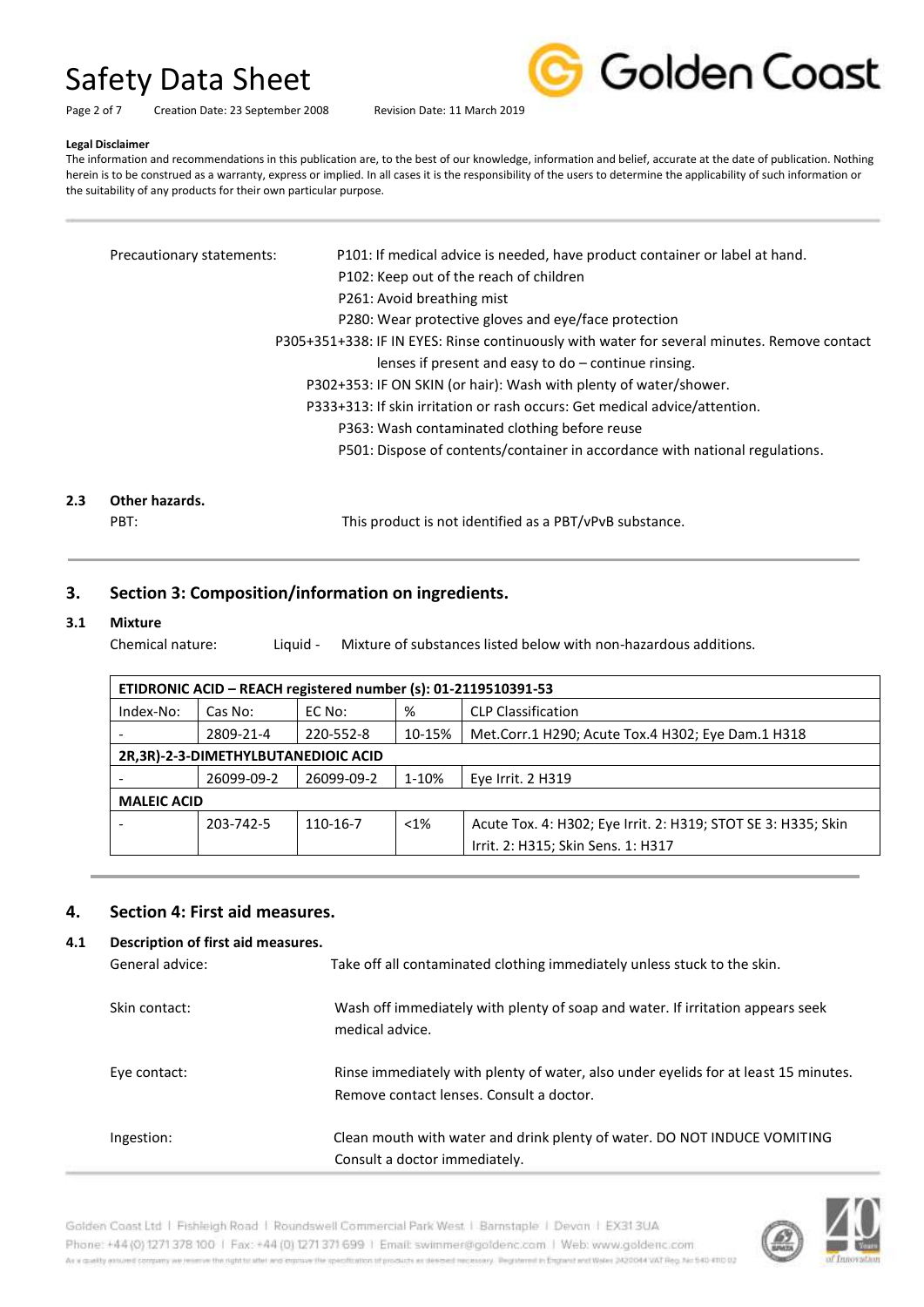Page 3 of 7 Creation Date: 23 September 2008 Revision Date: 11 March 2019



### **Legal Disclaimer**

The information and recommendations in this publication are, to the best of our knowledge, information and belief, accurate at the date of publication. Nothing herein is to be construed as a warranty, express or implied. In all cases it is the responsibility of the users to determine the applicability of such information or the suitability of any products for their own particular purpose.

|     | Inhalation:                                                  | Remove casualty from exposure ensuring one's own safety whilst doing so.                                                                             |  |  |
|-----|--------------------------------------------------------------|------------------------------------------------------------------------------------------------------------------------------------------------------|--|--|
| 4.2 | Most important symptoms and effects, both acute and delayed. |                                                                                                                                                      |  |  |
|     | Skin contact:                                                | There may be irritation and redness at the site of contact                                                                                           |  |  |
|     | Eye contact:                                                 | There may be pain and redness. The eyes may water profusely. There may be severe<br>pain. The vision may become blurred. May cause permanent damage. |  |  |
|     | Ingestion:                                                   | There may be soreness and redness of the mouth and throat. Nausea and stomach<br>pain may occur.                                                     |  |  |
|     | Inhalation:                                                  | There may be irritation of the throat with a feeling of tightness in the chest.                                                                      |  |  |
| 4.3 |                                                              | Indication of any immediate medical attention and special treatment needed.                                                                          |  |  |
|     | Treatment:                                                   | Immediate effects can be expected after short-term exposure.                                                                                         |  |  |

### **5. Section 5: Firefighting measures.**

### **5.1 Extinguishing media.**

Suitable media: Suitable extinguishing media for the surrounding fire should be used. Use water spray to cool containers. **5.2 Special hazards arising from the substance or mixture.** Specific hazards during fire: In combustion emits toxic fumes. **5.3 Advice for firefighters.** Special protective equipment: In the event of fire, wear self-contained breathing apparatus. Wear appropriate body protection (full protective suit).

### **6. Section 6: Accidental release measures.**

### **6.1 Personal precautions, protective equipment and emergency procedures.**

Personal Precautions: Mark out the contaminated area with signs and prevent access to unauthorised personnel. Do not attempt to take action without suitable protective clothing – see section 8 of SDS. Turn leaking containers leak-side up to prevent the escape of liquid.

- **6.2 Environmental precautions.** Environmental precautions: Do not discharge into drains or rivers. Contain the spillage using bunding. **6.3 Methods and material for containment and cleaning up.** Cleaning up: Absorb with liquid-binding material (sand, diatomite, acid binders, universal binders). Keep in suitable closed containers for disposal. **6.4 Reference to other sections.**
- Other sections: See section 8 for information on personal protection equipment.

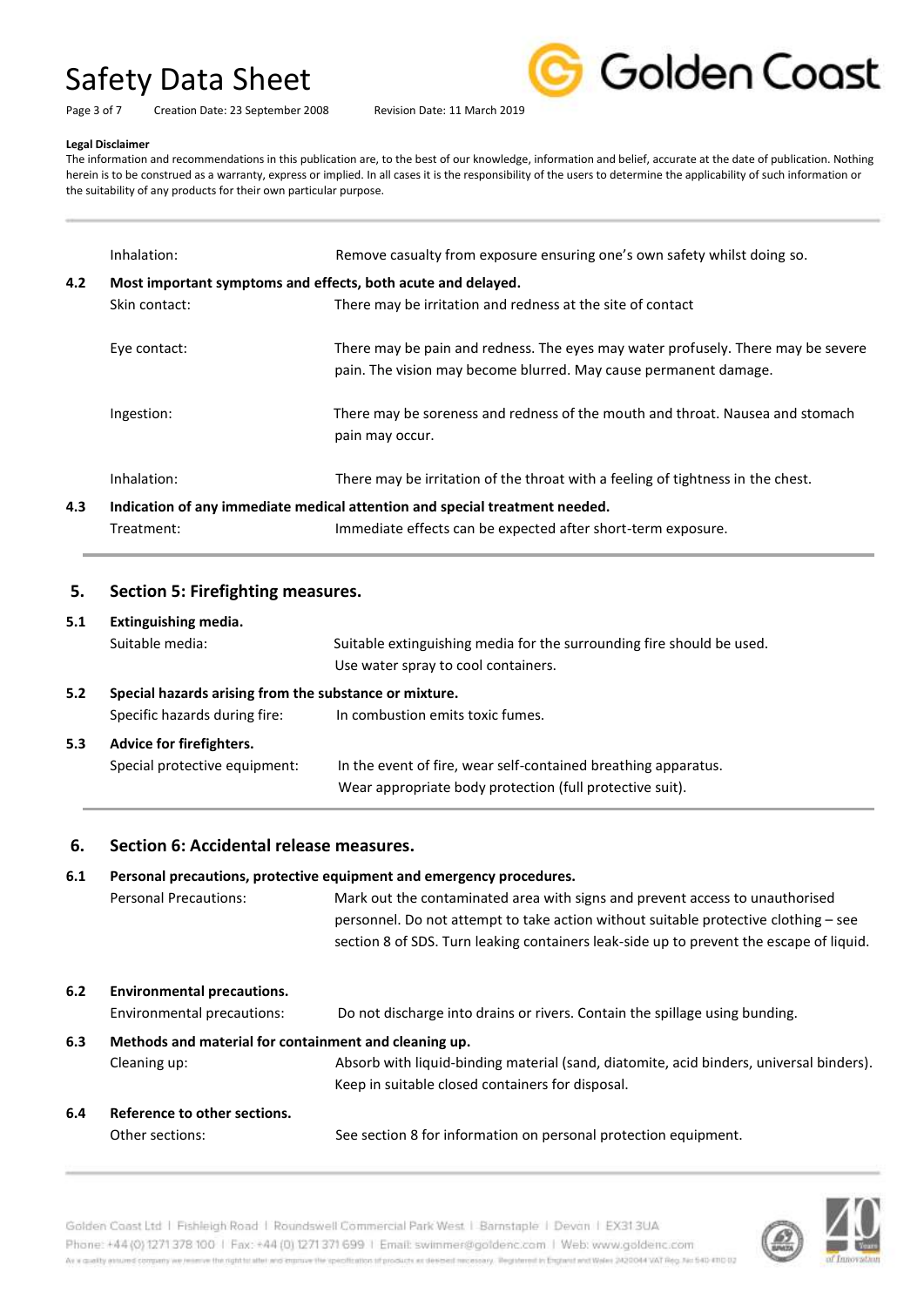Golden Coast

Page 4 of 7 Creation Date: 23 September 2008 Revision Date: 11 March 2019

### **Legal Disclaimer**

The information and recommendations in this publication are, to the best of our knowledge, information and belief, accurate at the date of publication. Nothing herein is to be construed as a warranty, express or implied. In all cases it is the responsibility of the users to determine the applicability of such information or the suitability of any products for their own particular purpose.

### **7. Section 7: Handling and storage.**

| 7.1                                                                  | Precautions for safe handling. |                                                                                                                                                    |  |  |
|----------------------------------------------------------------------|--------------------------------|----------------------------------------------------------------------------------------------------------------------------------------------------|--|--|
|                                                                      | Advice on safe handling:       | Avoid direct contact with the substance. Ensure there is sufficient ventilation of<br>the area. Avoid the formation or spread of mists in the air. |  |  |
| Conditions for safe storage, including any incompatibilities.<br>7.2 |                                |                                                                                                                                                    |  |  |
|                                                                      | Storage conditions:            | Store in a cool, well ventilated area. Keep container tightly closed.                                                                              |  |  |
| Specific end use(s).<br>7.3<br>Specific use(s)                       |                                | No information available.                                                                                                                          |  |  |

### **8. Section 8: Exposure controls/personal protection.**

| 8.1 | Control parameters.                    |                                                                                                                                              |
|-----|----------------------------------------|----------------------------------------------------------------------------------------------------------------------------------------------|
|     | Workplace exposure limits:             | No data available.                                                                                                                           |
|     | <b>DNEL / PNEC Values:</b>             | No data available.                                                                                                                           |
| 8.2 | <b>Exposure controls.</b>              |                                                                                                                                              |
|     | <b>Engineering measures</b>            | No data available.                                                                                                                           |
|     | Personal protective equipment          |                                                                                                                                              |
|     | Respiratory protection:                | In case of insufficient ventilation wear suitable respiratory equipment.                                                                     |
|     | Hand protection:                       | Wear protective gloves. The selected protective gloves have to satisfy the<br>specifications of EU Directive 89/686/EEC and standard EN 374. |
|     | Eye protection:                        | Wear safety glasses approved to standard EN 166. Provide eye station.                                                                        |
|     | Skin and body protection:              | Protective clothing.                                                                                                                         |
|     | <b>Environmental exposure controls</b> |                                                                                                                                              |

General advice: Do not flush into surface water or sanitary sewer systems.

## **9. Section 9: Physical and chemical properties.**

## **9.1 Information on basic physical and chemical properties.**

|     | Form:                    | Liquid         |
|-----|--------------------------|----------------|
|     | Colour:                  | Orange         |
|     | Odour:                   | Characteristic |
|     | pH @ 20°C:               | $\langle$      |
|     | Relative density:        | 1.09           |
| 9.2 | <b>Other Information</b> |                |
|     |                          |                |

### No further information available.

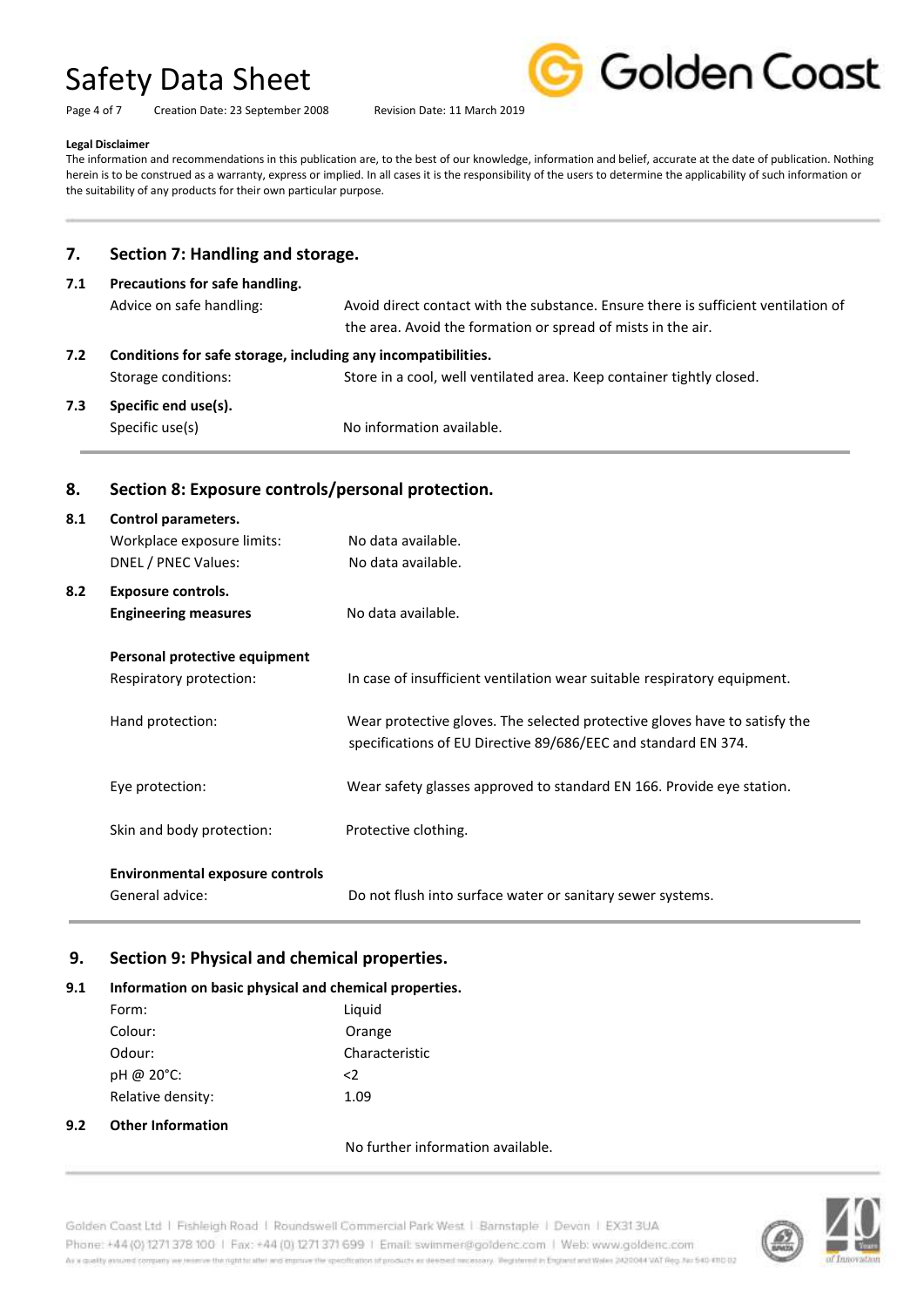Page 5 of 7 Creation Date: 23 September 2008 Revision Date: 11 March 2019



### **Legal Disclaimer**

The information and recommendations in this publication are, to the best of our knowledge, information and belief, accurate at the date of publication. Nothing herein is to be construed as a warranty, express or implied. In all cases it is the responsibility of the users to determine the applicability of such information or the suitability of any products for their own particular purpose.

| 10.               | Section 10: Stability and reactivity.                                                   |                                                                                                                                                                  |  |  |  |
|-------------------|-----------------------------------------------------------------------------------------|------------------------------------------------------------------------------------------------------------------------------------------------------------------|--|--|--|
| 10.1              | Reactivity.<br>Stable under recommended transport or storage conditions.<br>Reactivity: |                                                                                                                                                                  |  |  |  |
| 10.2 <sub>1</sub> | Chemical stability.<br>Chemical stability:                                              | No decomposition if stored and applied as directed.                                                                                                              |  |  |  |
| 10.3              | Possibility of hazardous reactions.                                                     |                                                                                                                                                                  |  |  |  |
|                   | Hazardous reactions:                                                                    | Hazardous reactions will not occur under normal transport or storage conditions.<br>Decomposition may occur on exposure to conditions or materials listed below. |  |  |  |
| 10.4              | Conditions to avoid.                                                                    |                                                                                                                                                                  |  |  |  |
|                   | Conditions to avoid:                                                                    | Heat                                                                                                                                                             |  |  |  |
| 10.5              | Incompatible materials.                                                                 |                                                                                                                                                                  |  |  |  |
|                   | Materials to avoid:                                                                     | Strong oxidising agents. Strong acids.                                                                                                                           |  |  |  |
| 10.6              | Hazardous decomposition products.                                                       |                                                                                                                                                                  |  |  |  |
|                   | In combustion emits toxic fumes.<br>Haz. Decomp. products:                              |                                                                                                                                                                  |  |  |  |

## **11. Section 11: Toxicological information.**

### **11.1 Information on toxicological effects.**

| <b>ETIDRONIC ACID</b>              |            |      |       |       |  |
|------------------------------------|------------|------|-------|-------|--|
| <b>DERMAL</b>                      | <b>RBT</b> | LD50 | >5000 | Mg/kg |  |
| ORAL                               | RAT        | LD50 | 1878  | Mg/kg |  |
| 2R,3R)-2,3-DIMETHYLBUTANEDIOC ACID |            |      |       |       |  |
| ORAL                               | <b>RAT</b> | LD50 | 12500 | Mg/kg |  |
| <b>MALEIC ACID</b>                 |            |      |       |       |  |
| ORL                                | <b>MUS</b> | LD50 | 2400  | Mg/kg |  |
| ORL                                | RAT        | LD50 | 708   | Mg/kg |  |

### **Relevant hazards for product:**

| Hazard                         | Route      | <b>Basis</b>          |
|--------------------------------|------------|-----------------------|
| Serious eye damage/irritation  | OPT        | Hazardous: calculated |
| Respiratory/skin sensitisation | <b>DRM</b> | Hazardous: calculated |

### **Symptoms / routes of exposure**

Skin contact: There may be irritation and redness at the site of contact.

Eye contact: There may be pain and redness. The eyes may water profusely. There may be severe pain. The vision may become blurred. May cause permanent damage.

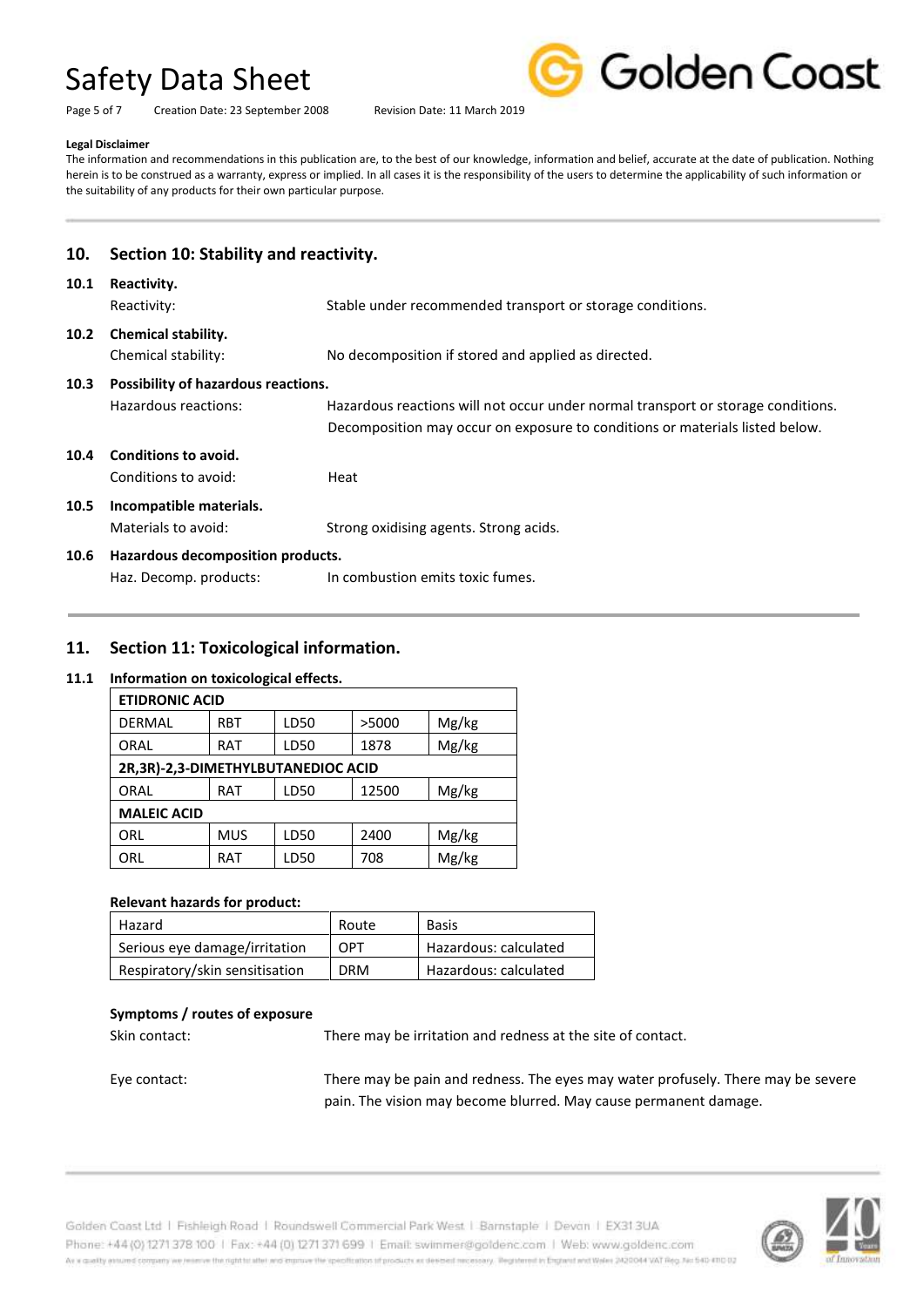

Page 6 of 7 Creation Date: 23 September 2008 Revision Date: 11 March 2019

### **Legal Disclaimer**

The information and recommendations in this publication are, to the best of our knowledge, information and belief, accurate at the date of publication. Nothing herein is to be construed as a warranty, express or implied. In all cases it is the responsibility of the users to determine the applicability of such information or the suitability of any products for their own particular purpose.

| Ingestion:  | There may be soreness and redness of the mouth and throat. Nausea and stomach pain<br>may occur. |
|-------------|--------------------------------------------------------------------------------------------------|
| Inhalation: | There may be irritation of the throat with a feeling of tightness in the chest.                  |

## **12. Section 12: Ecological information.**

### **12.1 Toxicity.**

| <b>Hazardous ingredients:</b>      |          |       |      |  |  |  |
|------------------------------------|----------|-------|------|--|--|--|
| 2R,3R)-2,3-DIMETHYLBUTANEDIOC ACID |          |       |      |  |  |  |
| Daphnia magna                      | 48H EC50 | >1000 | Mg/l |  |  |  |
| <b>FISH</b>                        | 96H LC50 | 580   | Mg/l |  |  |  |

| 12.2 | Persistence and degradability.    |                    |  |
|------|-----------------------------------|--------------------|--|
|      | Persistence and degradability:    | No data available. |  |
| 12.3 | <b>Bioaccumulation potential.</b> |                    |  |
|      | Bioaccumlative potential:         | No data available. |  |
| 12.4 | Mobility in soil.                 |                    |  |

Mobility in soil: Readily absorbed into soil.

**12.5 Results of PBT and vPvB assessment.** PBT and PvB assessment: This product is not identified as a PBT/vPvB substance.

## **12.6 Other adverse effects.**

Other adverse effects: No data available.

## **13. Section 13: Disposal considerations.**

### **13.1 Waste treatment methods.**

Transfer to a suitable container and arrange for collection by specialised disposal company.

**NB:** The users attention is drawn to the possible existence of regional or national regulations regarding disposal.

## **14. Section 14: Transport information.**

Not classified as hazardous for transportation.